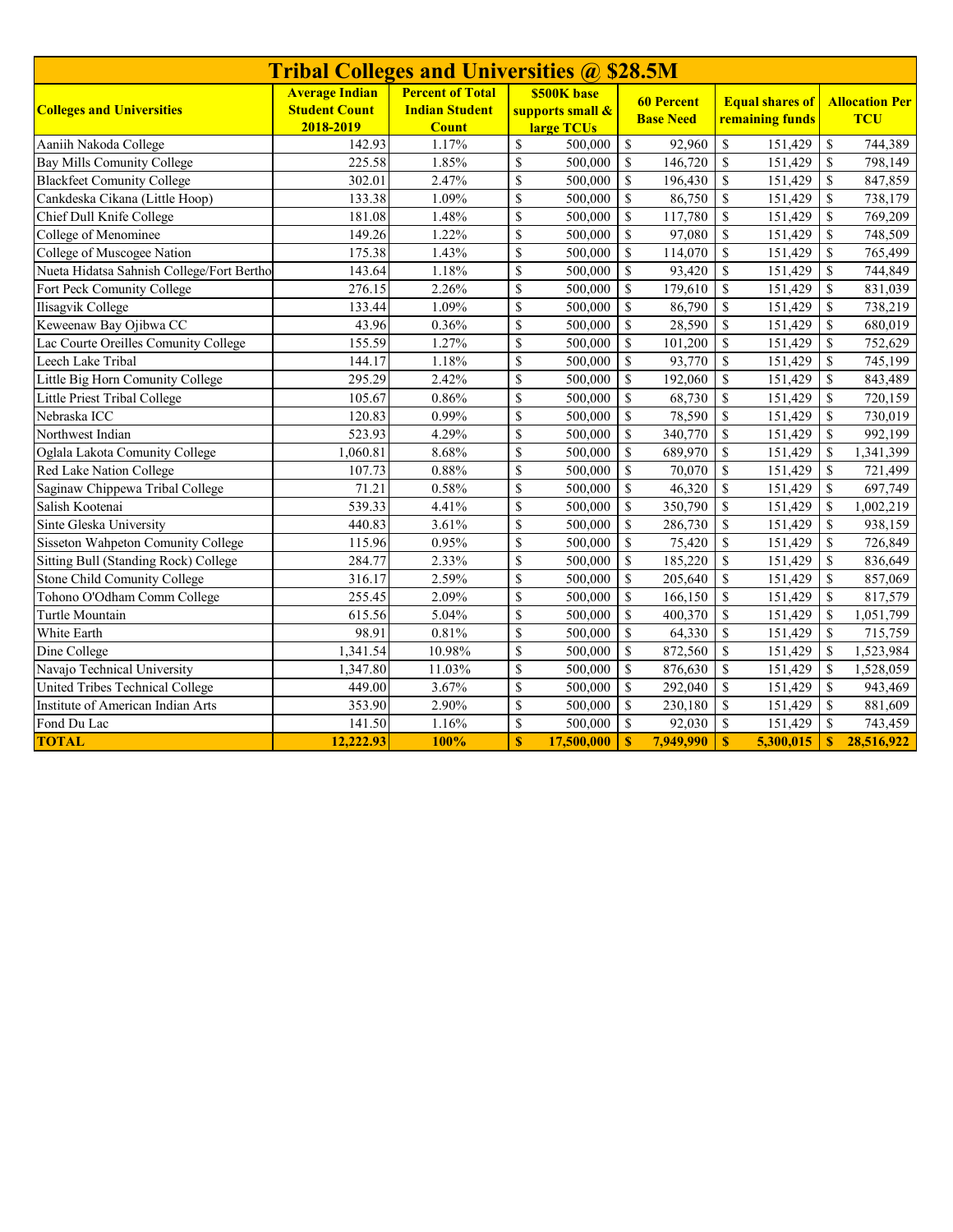| <b>WSU Calculations for All Schools @ \$107.6M</b>    |                    |                                       |                          |                                                      |                                                      |                  |                         |  |  |
|-------------------------------------------------------|--------------------|---------------------------------------|--------------------------|------------------------------------------------------|------------------------------------------------------|------------------|-------------------------|--|--|
| <b>School - All Schools</b>                           | <b>School Cost</b> | <b>ADM Year</b>                       | <b>Instructional</b>     | <b>Boarding</b>                                      | <b>Dormatory</b>                                     | <b>Total WSU</b> | <b>TOTAL ISEP</b>       |  |  |
|                                                       | <b>Center</b>      |                                       | <b>ADM</b>               | <b>ADM</b>                                           | <b>ADM</b>                                           |                  | (WSU)                   |  |  |
| Takini School                                         | D01A05             | 3 Year Avg                            | 148                      |                                                      | $\overline{\phantom{a}}$                             | 250              | \$384,140               |  |  |
| Cheyenne-Eagle Butte School                           | D01A12             | $\overline{3}$ Year Avg               | 801<br>162               | 26<br>167                                            | $\overline{\phantom{a}}$                             | 1,313            | $\overline{$2,017,650}$ |  |  |
| Pierre Indian Learning Center<br>Tiospaye Topa School | D01A14             | 3 Year Avg<br>$\overline{3}$ Year Avg | 147                      | $\mathcal{L}$                                        | $\overline{\phantom{a}}$                             | 523<br>236       | \$804,020<br>\$363,190  |  |  |
| Riverside Indian School                               | D01A15<br>D01B02   | 3 Year Avg                            | 475                      | 456                                                  | $\overline{\phantom{a}}$<br>$\overline{\phantom{a}}$ | 1,456            | \$2,238,190             |  |  |
| Chemawa Indian School                                 | D02P02             | 3 Year Avg                            | 322                      | 349                                                  | $\overline{\phantom{a}}$                             | 1,070            | \$1,644,710             |  |  |
| Chickasaw Children's Village                          | D03B02             | 3 Year Avg                            | $\overline{\phantom{a}}$ | $\overline{\phantom{a}}$                             | 70.67                                                | 125              | \$192,510               |  |  |
| Paschal Sherman Indian School                         | D03P02             | 3 Year Avg                            | 109                      | 43                                                   | $\frac{1}{2}$                                        | 264              | \$405,550               |  |  |
| Kickapoo Nation School                                | D04B06             | 3 Year Avg                            | 33                       | $\overline{\phantom{a}}$                             | $\overline{\phantom{a}}$                             | 67               | \$102,750               |  |  |
| Shoshone-Bannock School District No 512               | D04C02             | 3 Year Avg                            | $\overline{96}$          | $\overline{\phantom{a}}$                             | $\overline{\phantom{a}}$                             | 158              | \$242,180               |  |  |
| Coeur d' Alene Tribal School                          | D05P02             | 3 Year Avg                            | 109                      | $\overline{\phantom{a}}$                             | $\overline{\phantom{a}}$                             | 164              | \$252,160               |  |  |
| American Horse Elem.                                  | D06A02             | 3 Year Avg                            | 270                      | $\overline{\phantom{a}}$                             | $\overline{\phantom{a}}$                             | 441              | $\overline{$677,650}$   |  |  |
| Little Wound School                                   | D06A05             | 3 Year Avg                            | 751                      |                                                      | $\overline{a}$                                       | 1,195            | \$1,836,600             |  |  |
| Wounded Knee District School                          | D06A06             | $\overline{3}$ Year Avg               | 145                      | $\blacksquare$                                       | $\overline{\phantom{a}}$                             | 231              | \$354,980               |  |  |
| Loneman Day School                                    | D06A13             | 3 Year Avg                            | 213                      | $\blacksquare$                                       | $\blacksquare$                                       | 363              | \$558,470               |  |  |
| Pine Ridge School                                     | D06A16             | 3 Year Avg                            | 771                      | 112                                                  | $\overline{\phantom{a}}$                             | 1,340            | \$2,059,850             |  |  |
| Porcupine Day School                                  | D06A18             | 3 Year Avg                            | 149                      | $\overline{\phantom{a}}$                             | $\overline{\phantom{a}}$                             | 224              | \$343,610               |  |  |
| Crazy Horse School                                    | D06A23             | 3 Year Avg                            | 260                      |                                                      | $\overline{\phantom{a}}$                             | 414              | \$636,690               |  |  |
| St. Francis Indian School                             | D07A09             | 3 Year Avg                            | 647                      | $\overline{\phantom{a}}$                             | $\overline{\phantom{a}}$                             | 1,081            | $\overline{1,660,970}$  |  |  |
| Sicangu Owayawa Oti (Rosebud Dorm)                    | D07A10             | 3 Year Avg                            | $\overline{\phantom{a}}$ | $\overline{\phantom{0}}$                             | 140.67                                               | 228              | \$350,620               |  |  |
| Marty Indian School                                   | D07A12             | 3 Year Avg                            | 217                      | 62                                                   |                                                      | 484              | \$743,720               |  |  |
| Eufaula Dormitory                                     | D07B02             | 3 Year Avg                            |                          |                                                      | 75.33                                                | 132              | \$202,180               |  |  |
| Sequoyah High School                                  | D08B02             | 3 Year Avg                            | 360                      | 78                                                   |                                                      | 727              | \$1,117,180             |  |  |
| Enemy Swim Day School                                 | D09A03             | $\overline{3}$ Year Avg               | 156                      | $\blacksquare$                                       | $\blacksquare$                                       | 231              | \$355,420               |  |  |
| Tiospa Zina Tribal School                             | D09A05             | 3 Year Avg                            | 520                      | $\overline{\phantom{a}}$                             | $\overline{\phantom{a}}$                             | 813              | \$1,249,640             |  |  |
| Tate Topa Tribal School                               | D09A07             | 3 Year Avg                            | 490                      | $\overline{\phantom{a}}$                             | $\overline{\phantom{a}}$                             | 722              | \$1,109,570             |  |  |
| Jones Academy                                         | D09B02             | 3 Year Avg                            | 50                       | 60                                                   | 106.33                                               | 359              | \$551,770               |  |  |
| Rock Creek Grant School                               | D10A03             | 3 Year Avg                            | 47                       |                                                      |                                                      | 80               | \$122,250               |  |  |
| <b>Sitting Bull School</b>                            | D10A05             | 3 Year Avg                            | 75                       | $\overline{\phantom{a}}$                             | $\overline{\phantom{a}}$                             | 113              | \$172,990               |  |  |
| <b>Standing Rock Community School</b>                 | D10A08             | 3 Year Avg                            | 617                      | $\overline{\phantom{a}}$                             | $\overline{\phantom{a}}$                             | 999              | \$1,536,030             |  |  |
| Theodore Jamerson Elementary                          | D10A10             | $\overline{3}$ Year Avg               | 140                      | $\overline{\phantom{a}}$                             | $\overline{\phantom{a}}$                             | 201              | \$309,350               |  |  |
| Quileute Tribal School                                | D10P02             | 3 Year Avg                            | 63                       | $\overline{\phantom{a}}$                             | $\overline{\phantom{a}}$                             | 109              | \$168,240               |  |  |
| Wa He Lut Indian School                               | D10P13             | 3 Year Avg                            | 111                      |                                                      | $\overline{\phantom{a}}$                             | 170              | \$261,490               |  |  |
| <b>LUMMI ELEMENTARY SCHOOL</b>                        | D10P14             | $\overline{3}$ Year Avg               | 198                      | $\blacksquare$                                       | $\overline{\phantom{a}}$                             | 282              | \$432,990               |  |  |
| Chief Leschi School<br>Muckleshoot Tribal School      | D10P15<br>D10P16   | 3 Year Avg                            | 593<br>436               | $\overline{\phantom{a}}$                             | $\overline{\phantom{a}}$                             | 877<br>652       | \$1,347,960             |  |  |
|                                                       |                    | 3 Year Avg                            | 94                       | $\overline{\phantom{a}}$                             | ۰.                                                   |                  | \$1,001,630             |  |  |
| LUMMI HIGH SCHOOL<br>Dunseith Day School              | D10P17<br>D11A02   | 3 Year Avg<br>3 Year Avg              | 244                      | $\overline{\phantom{a}}$                             | $\overline{\phantom{a}}$                             | 159<br>376       | \$244,610<br>\$577,300  |  |  |
| Ojibwa Indian School                                  | D11A08             | 3 Year Avg                            | 260                      | $\overline{\phantom{a}}$<br>$\overline{\phantom{a}}$ | $\overline{\phantom{a}}$<br>$\overline{\phantom{a}}$ | 375              | \$576,480               |  |  |
| Turtle Mountain Elementary School                     | D11A09             | 3 Year Avg                            | 664                      | $\overline{\phantom{a}}$                             | $\overline{\phantom{a}}$                             | 968              | \$1,488,060             |  |  |
| Turtle Mountain Middle School                         | D11A10             | 3 Year Avg                            | 342                      | $\overline{\phantom{a}}$                             | $\overline{\phantom{a}}$                             | 523              | \$803,280               |  |  |
| Turtle Mountain High School                           | D11A11             | 3 Year Avg                            | 470                      |                                                      | $\overline{\phantom{a}}$                             | 787              | \$1,209,060             |  |  |
| Mandaree Day School                                   | D11A13             | $\overline{3}$ Year Avg               | 186                      |                                                      |                                                      | 288              | \$442,090               |  |  |
| Twin Buttes Day School                                | D11A14             | 3 Year Avg                            | 35                       | $\overline{\phantom{a}}$                             | $\overline{\phantom{a}}$                             | 60               | \$92,970                |  |  |
| White Shield School                                   | D11A15             | 3 Year Avg                            | 136                      | $\overline{\phantom{a}}$                             | $\overline{\phantom{a}}$                             | 231              | \$355,510               |  |  |
| Yakama Nation Tribal School                           | D11P20             | 3 Year Avg                            | 114                      | $\overline{\phantom{a}}$                             | $\overline{\phantom{a}}$                             | 184              | \$282,590               |  |  |
| Two Eagle River School                                | D13C02             | 3 Year Avg                            | 83                       | $\overline{\phantom{a}}$                             | $\overline{\phantom{a}}$                             | 149              | \$229,270               |  |  |
| Crow Creek Sioux Tribal Elem School                   | D14A02             | 3 Year Avg                            | 173                      | $\overline{\phantom{a}}$                             | $\overline{\phantom{a}}$                             | 264              | \$406,240               |  |  |
| Crow Creek Reservation High School                    | D14A04             | 3 Year Avg                            | 231                      | $78\,$                                               | $\overline{\phantom{a}}$                             | 530              | \$815,080               |  |  |
| Lower Brule Day School                                | D15A02             | 3 Year Avg                            | 285                      | $\overline{\phantom{0}}$                             | $\overline{\phantom{a}}$                             | 458              | \$703,440               |  |  |
| Sky City Community School                             | D20M02             | 3 Year Avg                            | 182                      | $\overline{\phantom{a}}$                             | $\overline{\phantom{a}}$                             | 240              | \$368,990               |  |  |
| Isleta Elementary School                              | D20M04             | 3 Year Avg                            | 114                      |                                                      | $\qquad \qquad \blacksquare$                         | 152              | \$233,650               |  |  |
| Jemez Day School                                      | D20M05             | 3 Year Avg                            | 152                      |                                                      | $\overline{\phantom{m}}$                             | 212              | \$325,070               |  |  |
| San Felipe Pueblo Elementary School                   | D20M12             | 3 Year Avg                            | 320                      | $\overline{\phantom{a}}$                             | $\overline{\phantom{a}}$                             | 451              | \$693,140               |  |  |
| T'siya Day School                                     | D20M22             | 3 Year Avg                            | 50                       | $\overline{\phantom{a}}$                             | $\overline{\phantom{a}}$                             | $80\,$           | \$123,470               |  |  |
| Pine Hill Schools                                     | D20M29             | 3 Year Avg                            | 282                      | $22\,$                                               | $\overline{\phantom{a}}$                             | 451              | \$692,880               |  |  |
| Mescalero Apache School                               | D20M30             | 3 Year Avg                            | 545                      | $\overline{\phantom{a}}$                             | $\overline{\phantom{a}}$                             | 807              | \$1,240,200             |  |  |
| Laguna Elementary School                              | D21M02             | 3 Year Avg                            | 208                      | $\overline{\phantom{a}}$                             | $\overline{\phantom{a}}$                             | 301              | \$462,760               |  |  |
| Laguna Middle School                                  | D21M03             | 3 Year Avg                            | 102                      | $\blacksquare$                                       | $\overline{\phantom{a}}$                             | 155              | \$238,250               |  |  |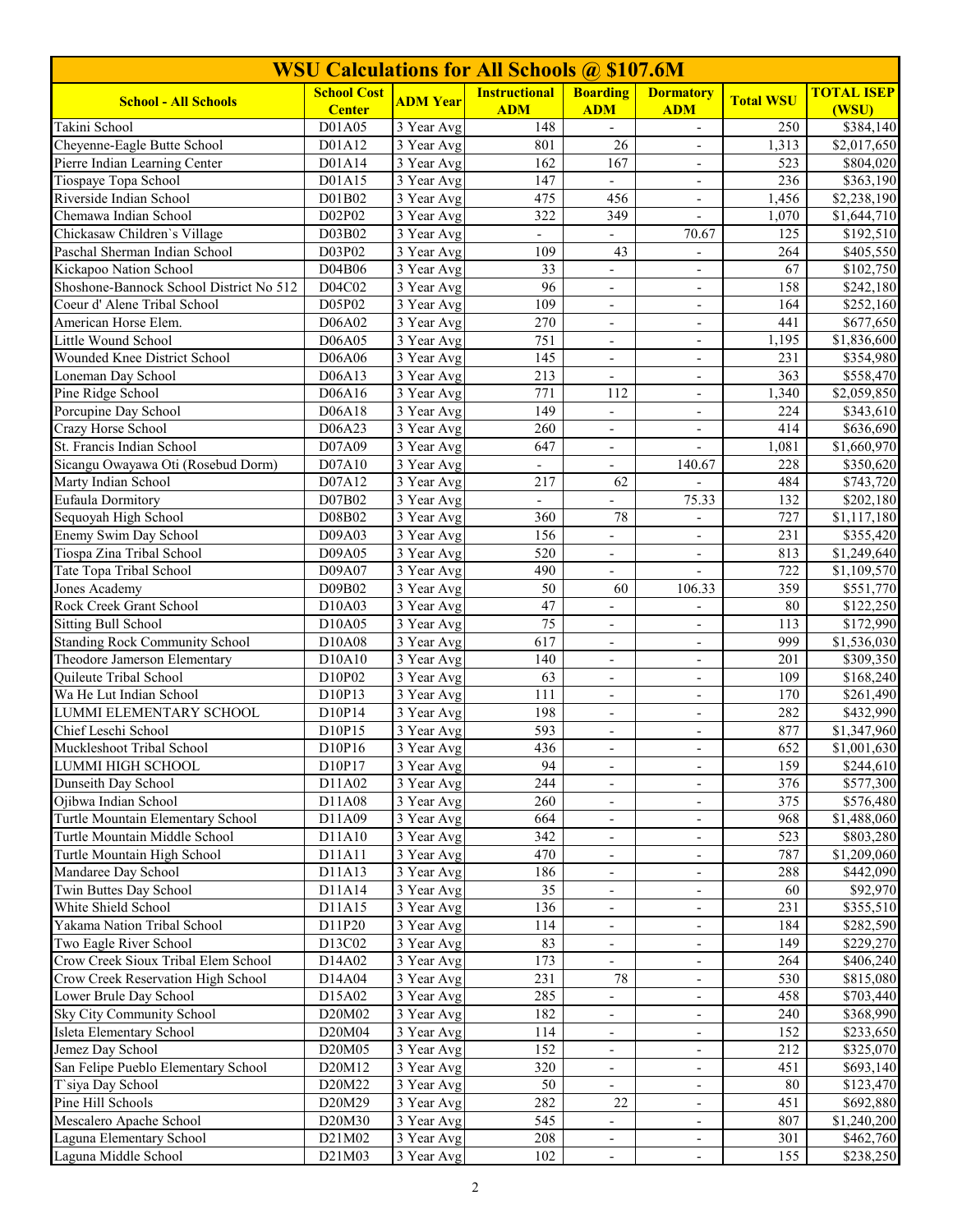| <b>WSU Calculations for All Schools @ \$107.6M</b>         |                    |                                       |                          |                                    |                                   |                  |                                   |  |
|------------------------------------------------------------|--------------------|---------------------------------------|--------------------------|------------------------------------|-----------------------------------|------------------|-----------------------------------|--|
| <b>School - All Schools</b>                                | <b>School Cost</b> | <b>ADM</b> Year                       | <b>Instructional</b>     | <b>Boarding</b>                    | <b>Dormatory</b>                  | <b>Total WSU</b> | <b>TOTAL ISEP</b>                 |  |
|                                                            | <b>Center</b>      |                                       | <b>ADM</b>               | <b>ADM</b>                         | <b>ADM</b>                        |                  | (WSU)                             |  |
| San Ildefonso Day School                                   | D25M13             | $\overline{3}$ Year Avg               | 23<br>81                 |                                    | $\overline{\phantom{a}}$          | 44<br>124        | \$68,150<br>$\overline{$}190,140$ |  |
| Ohkay Owingeh Community School<br>Kha'p'o Community School | D25M14<br>D25M16   | $\overline{3}$ Year Avg<br>3 Year Avg | 106                      | $\blacksquare$                     | $\overline{\phantom{a}}$          | 142              | \$218,760                         |  |
| Taos Day School                                            | D25M19             | $\overline{3}$ Year Avg               | 95                       | $\blacksquare$                     | $\overline{\phantom{a}}$          | 141              | \$216,720                         |  |
| Te Tsu Geh Oweenge Day School                              | D25M20             | 3 Year Avg                            | 36                       | $\overline{\phantom{a}}$           | $\overline{\phantom{a}}$          | 61               | $\overline{$}93,730$              |  |
| Santa Fe Indian School                                     | D25M32             | 3 Year Avg                            | 685                      | 481                                | $\overline{\phantom{a}}$          | 1,807            | \$2,777,970                       |  |
| Jicarilla Dormitory                                        | D25M33             | 3 Year Avg                            | $\overline{\phantom{0}}$ | $\overline{\phantom{0}}$           | 8.00                              | 25               | \$38,960                          |  |
| Aneth Community School                                     | D32N02             | 3 Year Avg                            | 134                      | 31                                 |                                   | 247              | \$379,470                         |  |
| Kinteel Residential Campus                                 | D32N03             | 3 Year Avg                            |                          | $\overline{\phantom{a}}$           | 87.67                             | 145              | \$223,620                         |  |
| Beclabito Day School                                       | D32N04             | 3 Year Avg                            | 50                       | $\overline{\phantom{a}}$           | $\overline{\phantom{a}}$          | 86               | \$131,910                         |  |
| Cove Day School                                            | D32N05             | 3 Year Avg                            | 26                       | $\overline{\phantom{a}}$           | $\blacksquare$                    | 51               | \$78,830                          |  |
| Nenahnezad Community School                                | D32N06             | 3 Year Avg                            | 182                      | 55                                 | $\overline{\phantom{a}}$          | 362              | \$555,660                         |  |
| RED ROCK DAY SCHOOL                                        | D32N07             | 3 Year Avg                            | 158                      | $\frac{1}{2}$                      |                                   | 234              | \$359,580                         |  |
| Sanostee Day School                                        | D32N09             | $\overline{3}$ Year Avg               | 48                       | $\overline{\phantom{a}}$           | $\overline{\phantom{a}}$          | 86               | \$132,890                         |  |
| T'iis Nazbas Community School                              | D32N10             | 3 Year Avg                            | 139                      | 45                                 | $\blacksquare$                    | 291              | \$447,540                         |  |
| Tohaali' Community School                                  | D32N11             | 3 Year Avg                            | 109                      | 24                                 | $\overline{\phantom{a}}$          | 224              | \$343,780                         |  |
| <b>Shiprock Associated Dormitory</b>                       | D32N13             | 3 Year Avg                            | $\overline{\phantom{0}}$ | $\overline{\phantom{0}}$           | 68.00                             | 119              | $\overline{$}183,150$             |  |
| Northwest High School                                      | D32N15             | 3 Year Avg                            | 172                      |                                    |                                   | 277              | \$426,380                         |  |
| Atsa Biyaazh Community School                              | D32N17             | 3 Year Avg                            | 267                      | $\overline{\phantom{a}}$           | $\blacksquare$                    | 363              | \$558,150                         |  |
| Navajo Preparatory School                                  | D32N20             | 3 Year Avg                            | 232                      | 162                                | $\overline{\phantom{a}}$          | 667              | \$1,025,190                       |  |
| Chilchinbeto Community School                              | D33N02             | $\overline{3}$ Year Avg               | 124                      |                                    | $\overline{\phantom{a}}$          | 182              | \$279,640                         |  |
| Dennehotso Boarding School                                 | D33N04             | 3 Year Avg                            | 172                      | $\overline{32}$                    |                                   | 294              | \$452,020                         |  |
| KinLani Bordertown Dormitory                               | D33N05             | 3 Year Avg                            | ÷.                       | $\frac{1}{2}$                      | 128.33                            | 205              | \$315,590                         |  |
| Kaibeto Boarding School                                    | D33N07             | $\overline{3}$ Year Avg               | 233                      | $\overline{32}$                    | $\blacksquare$                    | 382              | \$587,270                         |  |
| Kayenta Boarding School                                    | D33N08             | 3 Year Avg                            | 333                      | 82                                 | $\overline{\phantom{a}}$          | 601              | $\overline{$}923,270$             |  |
| Leupp School, Inc.                                         | D33N09             | 3 Year Avg                            | 118                      | 35                                 | $\overline{\phantom{a}}$          | 259              | \$398,080                         |  |
| Naa Tsis'aan                                               | D33N11             | 3 Year Avg                            | 84                       | 23                                 | $\overline{\phantom{a}}$          | 177              | \$272,540                         |  |
| Tonalea Day School                                         | D33N13             | 3 Year Avg                            | 180                      |                                    |                                   | 256              | \$393,530                         |  |
| Richfield Residential Hall                                 | D33N14             | 3 Year Avg                            | $\blacksquare$           |                                    | 100.67                            | 162              | \$249,040                         |  |
| Rocky Ridge Boarding School                                | D33N15             | 3 Year Avg                            | 102                      | 23                                 | $\overline{\phantom{a}}$          | 183              | \$281,120                         |  |
| Shonto Preparatory School                                  | D33N16             | $\overline{3}$ Year Avg               | 346                      | 68                                 | $\overline{\phantom{a}}$          | 622              | \$955,840                         |  |
| Tuba City Boarding School                                  | D33N19             | 3 Year Avg                            | 1,275                    | 74                                 | $\overline{\phantom{a}}$          | 2,021            | \$3,106,290                       |  |
| Greyhills Academy High School                              | D33N22             | 3 Year Avg                            | 221                      | 61                                 | ÷,                                | 471              | \$723,560                         |  |
| Little Singer Community School                             | D33N24             | $\overline{3}$ Year Avg               | 82                       | $\frac{1}{2}$                      | $\overline{\phantom{a}}$          | 121              | \$186,420                         |  |
| Sevier-Richfield                                           | D33N25<br>D34N02   | 3 Year Avg                            | 85                       | $\overline{\phantom{a}}$           | $\overline{\phantom{a}}$          | 135              | \$207,080                         |  |
| Baca/Dlo'ay Azhi Community School                          |                    | 3 Year Avg                            | 301                      | $\overline{\phantom{a}}$           | $\overline{\phantom{a}}$          | 447              | \$686,810                         |  |
| Borrego Pass<br><b>Bread Springs Day School</b>            | D34N03             | 3 Year Avg                            | 132                      | $\overline{\phantom{a}}$           | $\overline{\phantom{a}}$          | 195              | \$299,870                         |  |
| Chi Chil'tah Comm School                                   | D34N04<br>D34N05   | 3 Year Avg<br>3 Year Avg              | 112<br>111               | $\overline{\phantom{a}}$<br>$20\,$ | $\overline{\phantom{a}}$          | 163<br>192       | \$251,210<br>\$295,500            |  |
| Hanaa'dli Community School                                 | D34N06             | 3 Year Avg                            | 9                        |                                    | $\overline{\phantom{a}}$<br>57.00 | 129              |                                   |  |
| Lake Valley Navajo School                                  | D34N10             | 3 Year Avg                            | $\overline{39}$          | 14                                 |                                   | 102              | \$197,520<br>\$156,970            |  |
| Mariano Lake Community School                              | D34N12             | 3 Year Avg                            | 144                      | 27                                 | $\overline{\phantom{a}}$          | 260              | \$399,730                         |  |
| Ojo Encino Day School                                      | D34N13             | 3 Year Avg                            | 151                      |                                    |                                   | 213              | \$327,350                         |  |
| Pueblo Pintado Community School                            | D34N15             | 3 Year Avg                            | 196                      | 72                                 | $\overline{\phantom{a}}$          | 410              | \$629,400                         |  |
| Tse'ii'ahi' Community School                               | D34N16             | 3 Year Avg                            | 100                      | $\overline{\phantom{a}}$           | $\overline{\phantom{a}}$          | 145              | \$222,620                         |  |
| Na' Neelzhiin Ji'Olta                                      | D34N18             | 3 Year Avg                            | 182                      | $\overline{\phantom{a}}$           | $\overline{\phantom{a}}$          | 275              | \$422,750                         |  |
| Wingate Elementary School                                  | D34N20             | 3 Year Avg                            | 418                      | 168                                | $\overline{\phantom{a}}$          | 909              | \$1,397,270                       |  |
| Wingate High School                                        | D34N21             | 3 Year Avg                            | 434                      | 320                                | $\overline{\phantom{a}}$          | 1,217            | \$1,870,490                       |  |
| T'iis Ts'ozi Bi'Olta'                                      | D34N23             | 3 Year Avg                            | 359                      | 50                                 | $\blacksquare$                    | 572              | \$879,520                         |  |
| Dzilth-Na-O-Dith-Hle Community School                      | D34N24             | 3 Year Avg                            | 167                      | 47                                 | 10.33                             | 349              | \$537,040                         |  |
| To'hajiilee Day School                                     | D34N25             | 3 Year Avg                            | 313                      |                                    | $\overline{\phantom{a}}$          | 479              | \$736,390                         |  |
| Alamo Navajo Community School                              | D34N27             | 3 Year Avg                            | 301                      |                                    |                                   | 459              | \$704,710                         |  |
| Cottonwood Day School                                      | D35N04             | 3 Year Avg                            | 206                      |                                    | $\overline{a}$                    | 293              | \$450,790                         |  |
| Jeehdeez'a Elementary School                               | D35N06             | 3 Year Avg                            | 122                      | $30\,$                             | $\overline{\phantom{a}}$          | 217              | \$332,790                         |  |
| Lukachukai Community School                                | D35N07             | 3 Year Avg                            | 349                      | 47                                 | $\overline{\phantom{a}}$          | 595              | \$915,270                         |  |
| Nazlini Community School                                   | D35N09             | 3 Year Avg                            | 102                      | 19                                 | $\overline{\phantom{a}}$          | 189              | \$289,750                         |  |
| Pinon Community School                                     | D35N10             | 3 Year Avg                            | 38                       | $\overline{\phantom{a}}$           | 66.00                             | 186              | \$286,560                         |  |
| Rock Point Community School                                | D35N11             | 3 Year Avg                            | 385                      | $\overline{\phantom{0}}$           |                                   | 577              | \$886,370                         |  |
| Rough Rock Community School                                | D35N12             | 3 Year Avg                            | 169                      | 40                                 | $\overline{\phantom{a}}$          | 346              | \$531,160                         |  |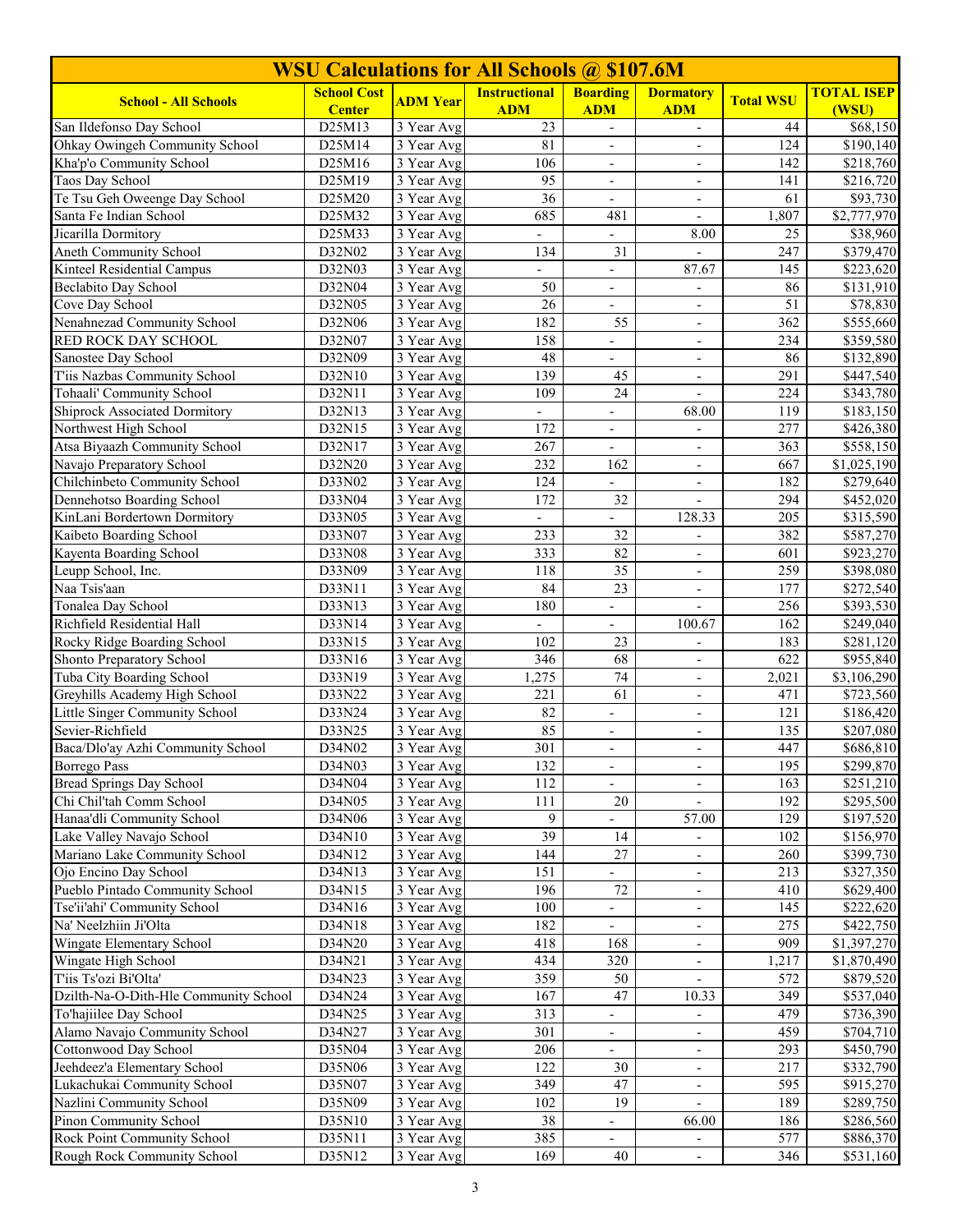| <b>WSU Calculations for All Schools @ \$107.6M</b>                 |                    |                                                    |                          |                          |                                                      |                  |                                      |  |
|--------------------------------------------------------------------|--------------------|----------------------------------------------------|--------------------------|--------------------------|------------------------------------------------------|------------------|--------------------------------------|--|
| <b>School - All Schools</b>                                        | <b>School Cost</b> | <b>ADM Year</b>                                    | <b>Instructional</b>     | <b>Boarding</b>          | <b>Dormatory</b>                                     | <b>Total WSU</b> | <b>TOTAL ISEP</b>                    |  |
|                                                                    | <b>Center</b>      |                                                    | <b>ADM</b>               | <b>ADM</b>               | <b>ADM</b>                                           |                  | (WSU)                                |  |
| Many Farms Community School                                        | D35N20             | $\overline{3}$ Year Avg                            | 282                      | 72                       | $\blacksquare$                                       | 539              | \$828,790                            |  |
| Many Farms High School<br><b>Black Mesa Community School</b>       | D35N21<br>D35N23   | $\overline{3}$ Year Avg<br>$\overline{3}$ Year Avg | 367<br>48                | 88                       | 6.00                                                 | 770<br>83        | \$1,183,300<br>$\overline{$127,360}$ |  |
| Ch'ooshgai Community School                                        | D36N03             | 3 Year Avg                                         | 318                      | 99                       | $\blacksquare$                                       | 618              | \$949,340                            |  |
| <b>Crystal Boarding School</b>                                     | D36N05             | 3 Year Avg                                         | 123                      | 31                       | $\overline{\phantom{a}}$                             | 215              | \$330,330                            |  |
| <b>Dilcon Community School</b>                                     | D36N06             | 3 Year Avg                                         | 153                      | $48\,$                   | $\overline{\phantom{a}}$                             | 311              | \$478,760                            |  |
| Greasewood Springs Community School, Inc                           | D36N08             | 3 Year Avg                                         | 178                      | 58                       | $\overline{\phantom{a}}$                             | 367              | \$563,430                            |  |
| T'iisyaakin Residential Hall                                       | D36N09             | 3 Year Avg                                         |                          |                          | 120.00                                               | 192              | \$295,100                            |  |
| Hunters Point Boarding School                                      | D36N11             | 3 Year Avg                                         | 161                      | 36                       | $\overline{\phantom{a}}$                             | 289              | \$444,910                            |  |
| Kin Dah Lichi'i Olta                                               | D36N14             | 3 Year Avg                                         | 138                      | $\overline{\phantom{a}}$ | $\overline{\phantom{a}}$                             | 192              | \$295,130                            |  |
| Pine Springs Day School                                            | D36N18             | 3 Year Avg                                         | 58                       | $\overline{a}$           | $\overline{\phantom{a}}$                             | 97               | \$149,350                            |  |
| Seba Dalkai Boarding School                                        | D36N19             | $\overline{3}$ Year Avg                            | 81                       | $\overline{18}$          | $\overline{\phantom{a}}$                             | 161              | \$248,130                            |  |
| Wide Ruins Community School                                        | D36N24             | 3 Year Avg                                         | 109                      | 36                       |                                                      | 217              | $\overline{$333,250}$                |  |
| Winslow Residential Hall                                           | D36N25             | 3 Year Avg                                         | $\overline{a}$           | $\overline{a}$           | 110.33                                               | 177              | \$271,330                            |  |
| Chitimacha Tribal School                                           | D50S09             | 3 Year Avg                                         | 103                      | $\overline{\phantom{a}}$ |                                                      | 144              | \$221,390                            |  |
| <b>Blackfeet Dormitory</b>                                         | D51C03             | 3 Year Avg                                         | $\overline{\phantom{0}}$ | $\overline{\phantom{a}}$ | 99.00                                                | 166              | \$255,000                            |  |
| Meskwaki Settlement School                                         | D51F02             | 3 Year Avg                                         | 251                      | $\overline{\phantom{a}}$ | $\overline{\phantom{a}}$                             | 408              | \$626,850                            |  |
| Dishchii'bikoh Community School                                    | D52H11             | 3 Year Avg                                         | 480                      | $\overline{\phantom{a}}$ | $\overline{\phantom{a}}$                             | 738              | \$1,133,970                          |  |
| John F. Kennedy Day School                                         | D52H12             | 3 Year Avg                                         | 205                      | $\overline{\phantom{a}}$ | $\overline{\phantom{a}}$                             | 289              | \$444,950                            |  |
| Theodore Roosevelt School                                          | D52H21             | 3 Year Avg                                         | 114                      | 35                       | $\overline{\phantom{a}}$                             | 225              | \$346,270                            |  |
| Cherokee Central High School                                       | D52S03             | 3 Year Avg                                         | 524                      | $\overline{\phantom{a}}$ | $\overline{\phantom{a}}$                             | 821              | \$1,261,290                          |  |
| Cherokee Central Elementary School                                 | D52S04             | 3 Year Avg                                         | 514                      | $\overline{\phantom{a}}$ | $\overline{\phantom{a}}$                             | 721              | \$1,108,300                          |  |
| Bug-O-Nay-Ge-Shig                                                  | D53F13             | 3 Year Avg                                         | 112                      |                          | $\overline{\phantom{a}}$                             | 190              | \$291,720                            |  |
| Circle of Life Academy                                             | D53F14             | 3 Year Avg                                         | 193                      | $\blacksquare$           | $\mathbf{r}$                                         | 302              | \$463,680                            |  |
| Fond du Lac Ojibwe School                                          | D53F15             | 3 Year Avg                                         | 123                      | $\overline{\phantom{a}}$ | $\overline{\phantom{a}}$                             | 218              | \$335,070                            |  |
| Nay-Ah-Shing School                                                | D53F18             | 3 Year Avg                                         | 144                      | $\overline{\phantom{a}}$ | $\overline{\phantom{a}}$                             | 225              | \$345,410                            |  |
| Ahfachkee Day School                                               | D53S02             | 3 Year Avg                                         | 135                      | $\overline{\phantom{a}}$ | $\overline{\phantom{a}}$                             | 203              | \$311,950                            |  |
| Santa Rosa Ranch School                                            | D54H11             | 3 Year Avg                                         | 66                       | $\overline{\phantom{a}}$ | $\overline{\phantom{a}}$                             | 110              | \$169,130                            |  |
| Santa Rosa Day School                                              | D54H21             | 3 Year Avg                                         | 133                      | $\overline{\phantom{a}}$ | $\blacksquare$                                       | 200              | \$307,120                            |  |
| San Simon School                                                   | D54H22             | 3 Year Avg                                         | 284                      | $\overline{\phantom{a}}$ | $\overline{\phantom{a}}$                             | 450              | \$691,420                            |  |
| Tohono O'odham High School                                         | D54H25             | 3 Year Avg                                         | 109                      | $\overline{\phantom{a}}$ | $\overline{\phantom{a}}$                             | 165              | \$253,700                            |  |
| Noli School                                                        | D54J02             | $\overline{3}$ Year Avg                            | 113                      | $\overline{\phantom{a}}$ | $\overline{\phantom{a}}$                             | 176              | \$270,710                            |  |
| Miccosukee Indian School                                           | D54S02             | 3 Year Avg                                         | 135                      | $\overline{\phantom{a}}$ | $\overline{\phantom{a}}$                             | 198              | \$304,960                            |  |
| Lac Courte Oreilles Ojibwa School                                  | D55F14             | 3 Year Avg                                         | 262                      | $\blacksquare$           | $\blacksquare$                                       | 424              | \$652,100                            |  |
| Oneida Nation School                                               | D55F15             | 3 Year Avg                                         | 410                      | $\overline{\phantom{a}}$ | $\overline{\phantom{a}}$                             | 604              | \$928,980                            |  |
| Indian Township School                                             | D55S02             | 3 Year Avg                                         | 92                       |                          |                                                      | 133              | \$204,940                            |  |
| Beatrice Rafferty School                                           | D56S02             | 3 Year Avg                                         | 109                      | $\overline{\phantom{a}}$ | $\overline{\phantom{a}}$                             | 153              | \$235,780                            |  |
| Northern Cheyenne Tribal School                                    | D57C04             | 3 Year Avg                                         | 205<br>321               | $\overline{\phantom{a}}$ | $\overline{\phantom{a}}$                             | 313<br>465       | \$481,250                            |  |
| <b>Blackwater Community School</b><br>Casa Blanca Community School | D57H12             | 3 Year Avg<br>3 Year Avg                           | 227                      | $\overline{\phantom{a}}$ | $\overline{\phantom{a}}$                             | 337              | \$714,920                            |  |
| Gila Crossing Community School                                     | D57H13<br>D57H14   | 3 Year Avg                                         | 416                      |                          | $\overline{\phantom{a}}$                             | 599              | \$517,980<br>\$921,010               |  |
| Salt River Elementary School                                       | D57H19             | 3 Year Avg                                         | 350                      | $\overline{\phantom{a}}$ | $\overline{\phantom{a}}$<br>$\overline{\phantom{a}}$ | 487              | \$749,150                            |  |
| Indian Island School                                               | D57S02             | 3 Year Avg                                         | 74                       |                          | $\overline{\phantom{a}}$                             | 114              | \$174,570                            |  |
| St. Stephens Indian School                                         | D58C10             | 3 Year Avg                                         | 237                      |                          | $\overline{\phantom{a}}$                             | 378              | \$580,890                            |  |
| Menominee Tribal School                                            | D58F04             | 3 Year Avg                                         | 202                      | $\overline{\phantom{a}}$ | $\overline{\phantom{a}}$                             | 293              | \$450,080                            |  |
| JKL Bahweting Anishnabe School                                     | D60F02             | 3 Year Avg                                         | 326                      | $\overline{\phantom{a}}$ | $\overline{\phantom{a}}$                             | 493              | \$757,030                            |  |
| Hannahville Indian School                                          | D60F07             | 3 Year Avg                                         | 137                      | $\overline{\phantom{a}}$ | $\overline{\phantom{a}}$                             | 222              | \$340,510                            |  |
| Sherman Indian High School                                         | D60J02             | 3 Year Avg                                         | 352                      | 386                      | $\overline{\phantom{a}}$                             | 1,201            | \$1,846,100                          |  |
| Pyramid Lake High School                                           | D61J02             | 3 Year Avg                                         | 83                       | $\overline{\phantom{a}}$ | $\overline{\phantom{a}}$                             | 156              | \$240,290                            |  |
| Duckwater Shoshone Elementary School                               | D61J03             | 3 Year Avg                                         | 11                       | $\overline{\phantom{a}}$ | $\overline{\phantom{a}}$                             | 28               | \$43,710                             |  |
| First Mesa Elementary School                                       | D65H11             | 3 Year Avg                                         | 137                      | $\overline{\phantom{a}}$ | $\overline{\phantom{a}}$                             | 195              | \$299,050                            |  |
| Second Mesa Day School                                             | D65H12             | 3 Year Avg                                         | 269                      | $\overline{\phantom{a}}$ | $\overline{\phantom{a}}$                             | 388              | \$597,090                            |  |
| Hopi Day School                                                    | D65H13             | 3 Year Avg                                         | 147                      |                          | $\overline{\phantom{a}}$                             | 225              | \$345,120                            |  |
| Hotevilla Bacavi Community School                                  | D65H14             | 3 Year Avg                                         | 119                      |                          | $\overline{\phantom{a}}$                             | 181              | \$278,180                            |  |
| Moencopi Day School                                                | D65H15             | 3 Year Avg                                         | 128                      | $\overline{\phantom{a}}$ | $\overline{\phantom{a}}$                             | 189              | \$289,880                            |  |
| Keams Canyon Elementary School                                     | D65H21             | 3 Year Avg                                         | 117                      | $\overline{\phantom{a}}$ | $\overline{\phantom{a}}$                             | 169              | \$259,680                            |  |
| Hopi Jr/Sr High School                                             | D65H22             | 3 Year Avg                                         | 484                      | $\overline{\phantom{a}}$ | $\overline{\phantom{a}}$                             | 759              | \$1,166,120                          |  |
| Havasupai Elementary School                                        | D65H23             | 3 Year Avg                                         | 65                       | $\overline{\phantom{a}}$ | $\overline{\phantom{a}}$                             | 109              | \$167,810                            |  |
| Flandreau Indian Boarding School                                   | D70A02             | 3 Year Avg                                         | 213                      | 224                      | $\overline{\phantom{a}}$                             | 697              | \$1,071,150                          |  |